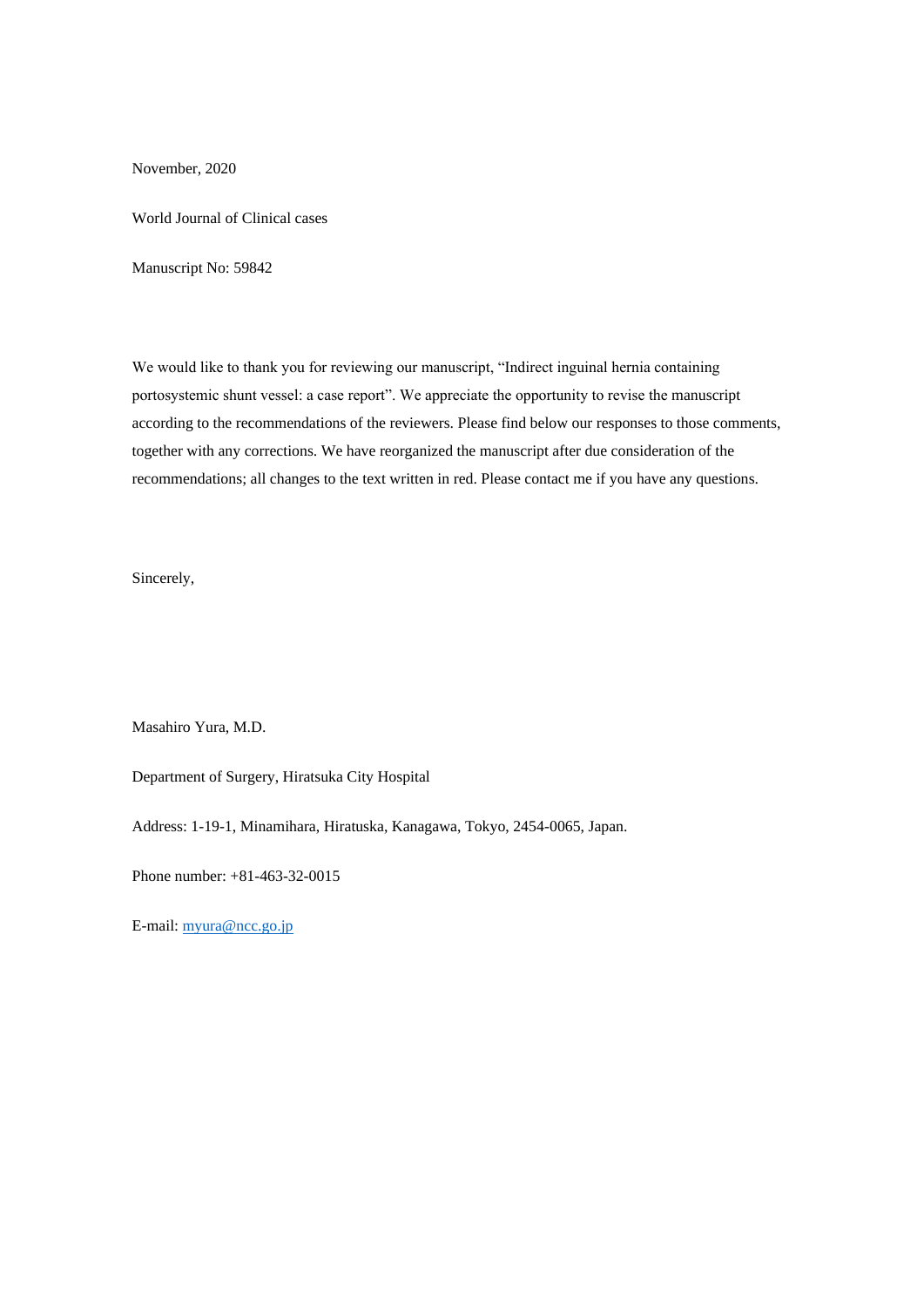#### **Reviewer #1:**

**Abstract. The abstract is a mostly accurate summary of the case. However, in the case summary, I would appreciate if the authors would add the fact the existence of the shunt was known before the current clinical investigation. This explains why a CT was performed despite the very typical clinical findings.**

Thank you for your important comment. We added the comments as below. (P2; L12)

Abdominal-pelvic computed tomography revealed a right inguinal hernia containing an expanded portosystemic shunt vessel, which had been noted for 7 years due to liver cirrhosis.

## **Discussion. Whether these findings support the routine use of CT in the diagnosis of inguinal hernia in patients with liver cirrhosis is doubtful. Perhaps US could be sufficient?**

Thank you for your important comment. Since the ultrasound is a local finding, the continuity of the shunt vessel cannot be visualized. Therefore, CT examination is very useful for imaging shunt vessels. However, as the reviewers say, CT examination is not necessary in all cirrhosis cases, so the conclusion was changed as follows. (P2; L21-24, P9; L20-23)

If an inguinal hernia patient has portal hypertension, ultrasound should be used to determine the contents of the hernia. When atypical vessels are visualized, they may be shunt vessels and additional computed tomography is recommended to ensure the selection of an adequate approach for safe hernia repair.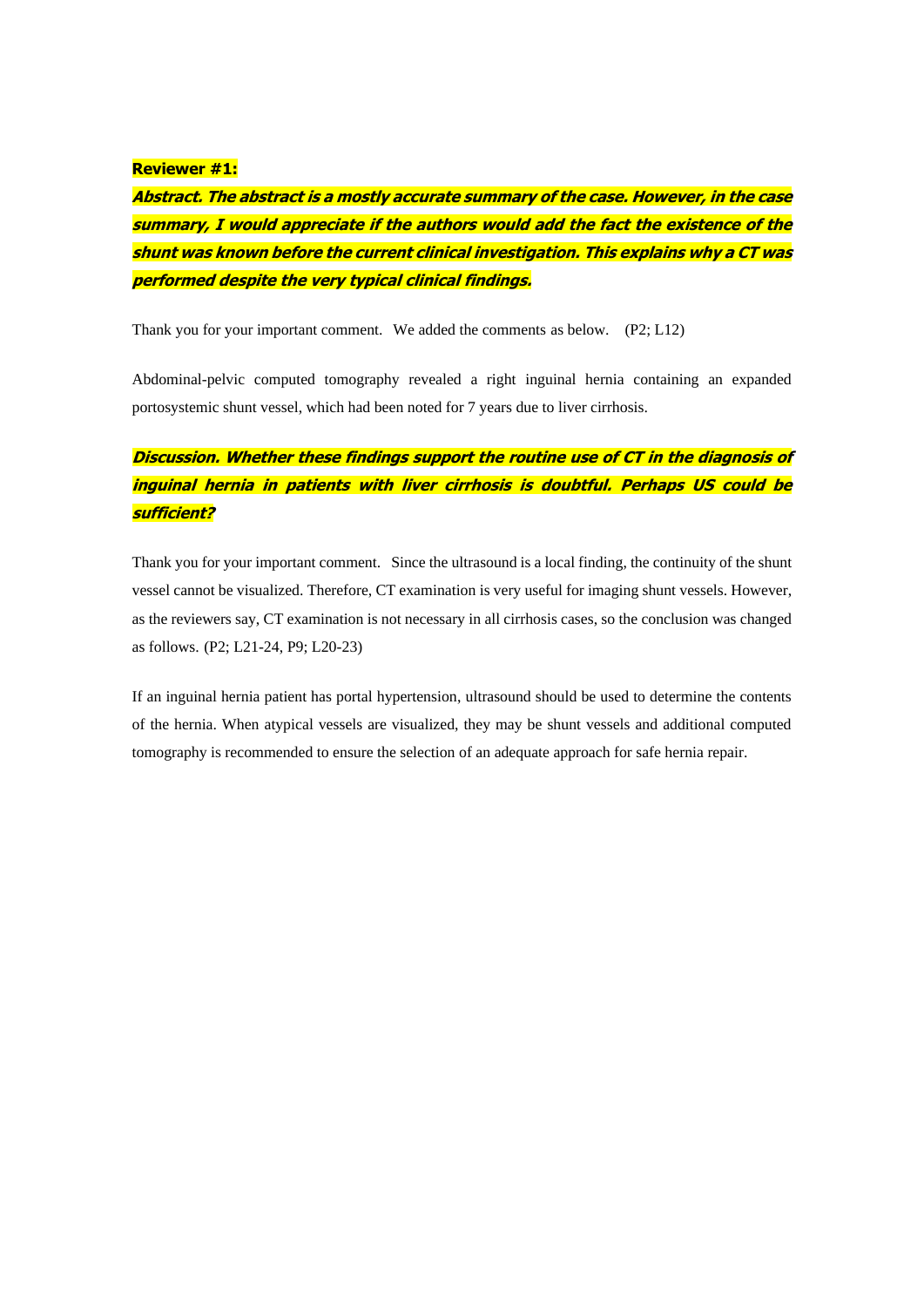**Additional comments Below, I have listed a few additional questions and comments for the authors:** 

**a) In the introduction section, please give a short outline of how an inguinal hernia would typically be diagnosed in a patient with liver cirrhosis, according to current international guidelines. And in the discussion section, please explain how the findings of the present study may suggest the need for an alternative approach.** 

According to the International Hernia Guidelines, US is now widely available but rarely magnetic resonance imaging (MRI), CT and herniography may play a role as well. Also, there is no description of additional recommended tests for patients with liver cirrhosis. However, we believe that patients with cirrhosis should undergo US to screen for the presence of atypical blood vessels associated with inguinal hernia and should undergo contrast-enhanced CT if atypical blood vessels are suggested by US. Contrastenhanced CT scans provide reliable visualization of blood vessels and are recommended for safe surgery in these cases.

Comments on the above were added to the discussion. (P8; L23-P9; L2)

# **b) Do the authors believe that the findings of the present study justify the routine use of CT for the diagnosis of hernias in patients with suspected portal hypertension, given the radiation dose and financial costs this entails? Or could US be sufficient?**

Since US can visualize a local finding, it is difficult and inadequate to diagnose a shunt vessel by US alone. Considering the cost and exposure dose, it may be more reasonable to add CT when the US shows an unusual blood vessel associated with inguinal hernia. Thus, our conclusion was also changed as follows.

If an inguinal hernia patient has portal hypertension, ultrasound should be used to determine the contents of the hernia. When atypical vessels are visualized, they may be shunt vessels and additional computed tomography is recommended. Careful preoperative diagnosis is important to ensure the selection of an adequate approach for safe hernia repair.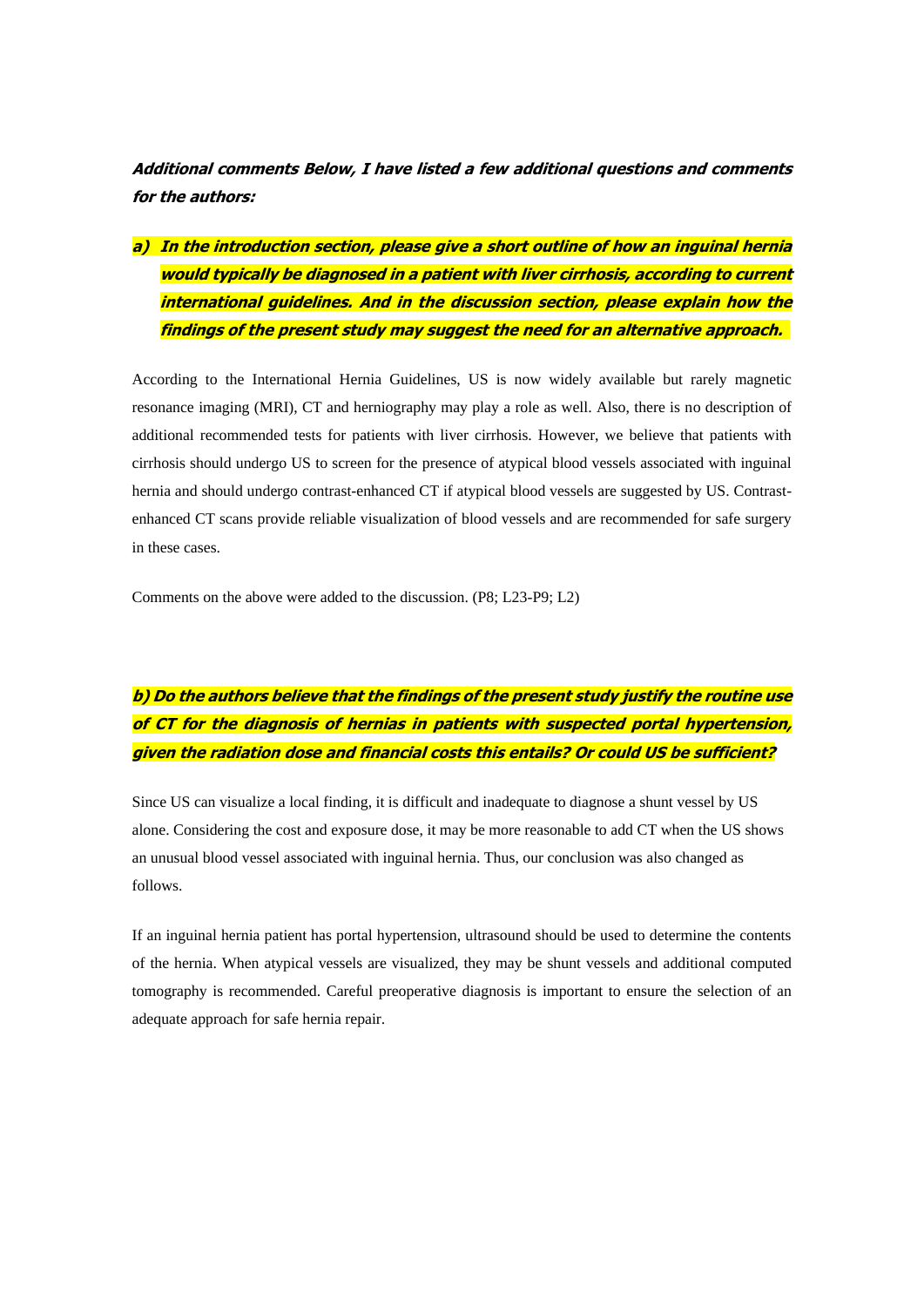## **C) Which type of anesthesia was used? Did the unusual preoperative imaging findings influence the choice of anesthesia?**

It was performed under general anesthesia as in a normal hernia. The presence of shunts did not affect the choice of anesthesia method.

#### **d) Did the patient receive any perioperative treatment different from the conventional regimen? If so, which?**

No, he didn't. The same perioperative management as for normal hernias was performed.

# **e) The authors chose to perform a Lichtenstein repair, which was obviously an appropriate choice. Did the authors at any point consider any alternative open approach?**

At our hospital, we use the Liechtenstein's method for all male hernia patients when the open method is selected. Therefore, there was no other option for us.

### **f) In accordance with the CARE checklist item 11c, please elaborate on how this case report may suggest a testable hypothesis.**

We believe that patients with cirrhosis should undergo AUS to screen for the presence of atypical blood vessels associated with inguinal hernia and should undergo contrast-enhanced CT if atypical blood vessels are suggested by AUS. Contrast-enhanced CT scans provide reliable visualization of blood vessels and are recommended for safe surgery in these cases.

**g) The authors have listed 12 contributing authors for this case report. That is a lot of authors for a case report, and more than many other journals allow for this study type. I would appreciate a more detailed statement of author contributions to justify this number of authors.**

Yura M and Yo K performed the surgery and wrote the paper; Nakagawa M reviewed the manuscript; All other authors equally contributed to medical treatment; All authors were responsible for the revision of the manuscript and final approval for submission.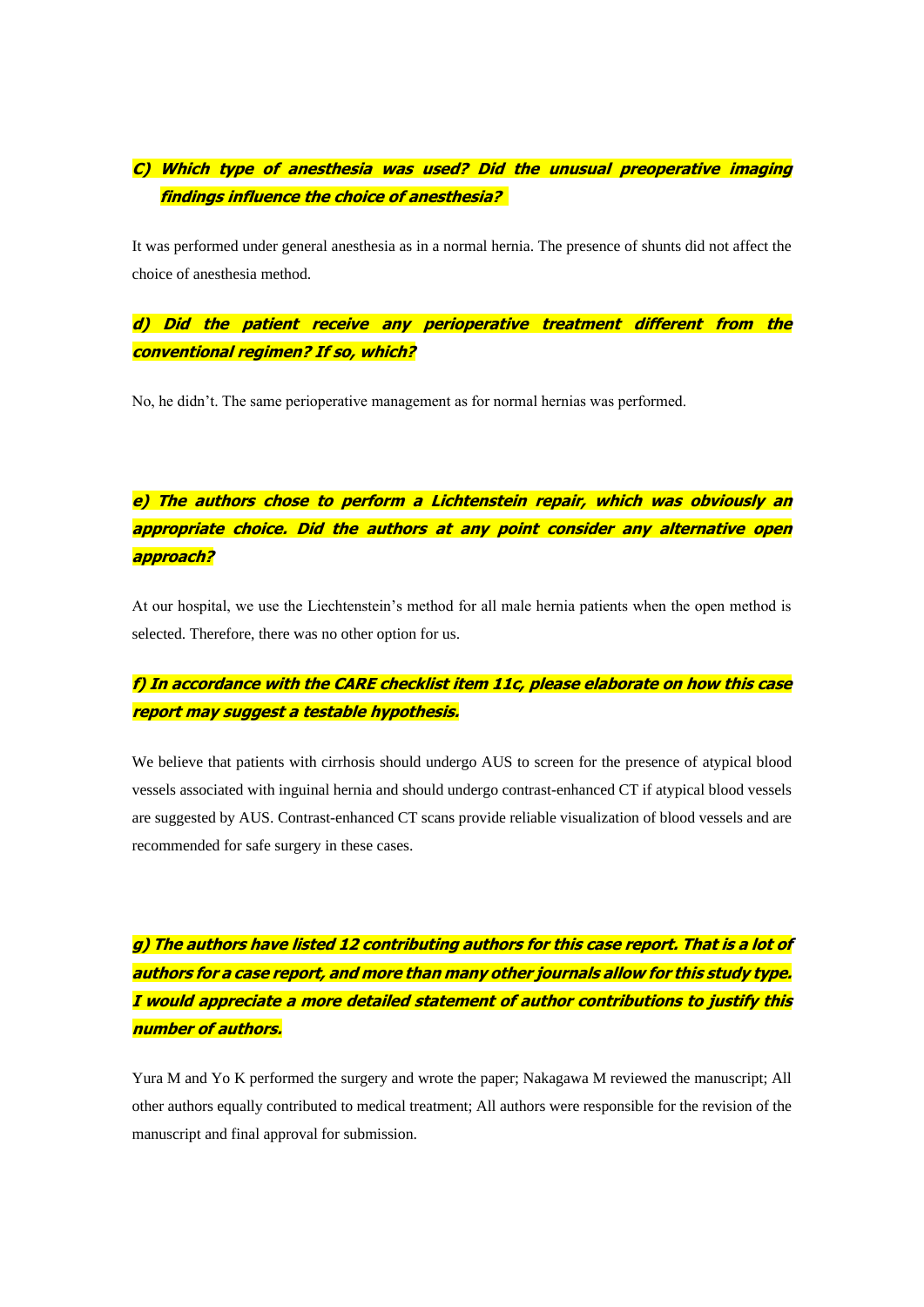## **h) Please add an additional figure with a timeline illustrating the patient's course of treatment, in accordance with the CARE checklist item 5.**

We made timelines as figure 6.

#### i) Why was reference  $\begin{bmatrix} 1 \end{bmatrix}$  chosen? I do not believe that the findings of the referred study support the statement made on page 4 line 1-2 of your manuscript.

We changed the reference.

**j) Please consider adding one or both of the following references and give a short explanation in the discussion section of how these cases differ from the present: Zahir M, Al Muttairi HR, Upadhyay SP, Mallick PN. Unilateral Giant Varicocele Mimicking Inguinal Hernia Resulting from Portosystemic Shunt without Evidence of Portal Hypertension: An Unusual Case Report. Case Rep Surg. 2013;2013:709835. doi:10.1155/2013/709835. Afzal S, Nair A, Grainger J, Latif S, Rehman AU. Spontaneous thrombosis of congenital extrahepatic portosystemic shunt (Abernethy malformation) simulating inguinal hernia incarceration. Vasc Endovascular Surg. 2010 Aug;44(6):508-10. doi: 10.1177/1538574410373666.**

We added these references and give a short explanation in discussion as below.

Muhammed et al.[11] reported unilateral varicocele mimicking inguinal hernia which showed painless compressible soft swelling of inguinoscrotal region, and Samara et al.[12] also reported thrombosis of congenital portosystemic shunt simulating inguinal hernia incarceration. From these cases, including our case, port systemic shunt deviation similar to inguinal hernia should be considered as a differentiation of inguinal swelling. However, one of the other two cases received only anticoagulant therapy for thrombosis, and the other did not undergo intervention at the patient's request. Only our case is accompanied by intestinal prolapse and has been successful treatment with surgical intervention for inguinal hernia. (P8; L13-21)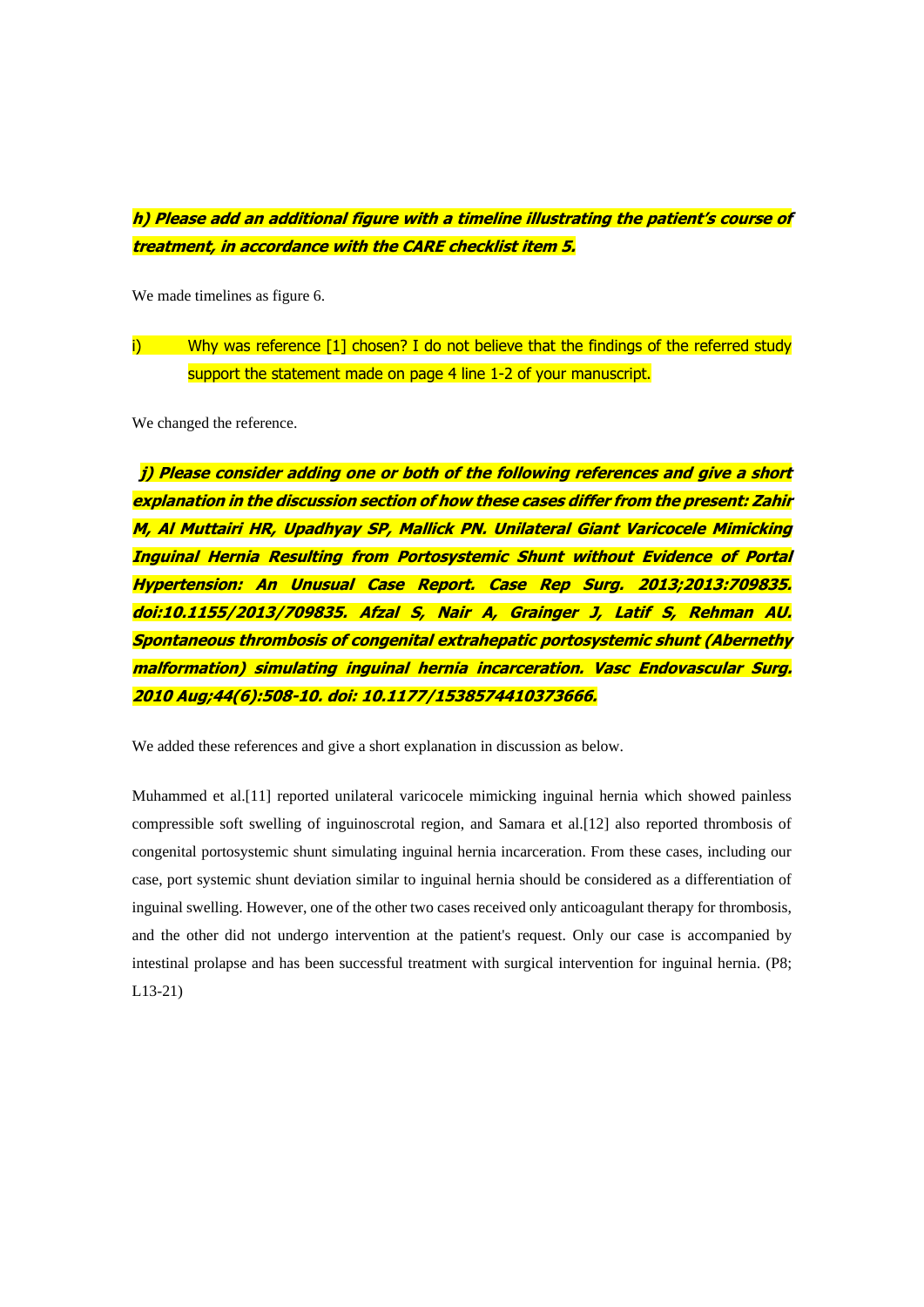#### **Reviewer #2:**

**The manuscript is interesting and has good quality figures. There are no referens to the statment that CT AND ultrasound should be performed in all patients with portal hypertension and hernia. The fact that both CT and ultrasound was important in the pre-operative evaluation of this specfific case does not mean that permfroming both CT and ultrasound is always necessary in all case of portal hypertension and hernia. (Safety and effectiveness of inguinal hernia repair in patients with liver cirrhosis: a retrospective study and literature review, [https://doi.org/10.1007/s10029-019-](https://doi.org/10.1007/s10029-019-02087-4) [02087-4\)](https://doi.org/10.1007/s10029-019-02087-4)**

According to the International Hernia Guidelines, US is now widely available but rarely magnetic resonance imaging (MRI), CT and herniography may play a role as well. Also, there is no description of additional recommended tests for patients with liver cirrhosis. However, we believe that patients with cirrhosis should undergo US to screen for the presence of atypical blood vessels associated with inguinal hernia and should undergo contrast-enhanced CT if atypical blood vessels are suggested by US. Contrastenhanced CT scans provide reliable visualization of blood vessels and are recommended for safe surgery in these cases. However, as the reviewers say, CT examination is not necessary in all cirrhosis cases, so the conclusion was changed as follows (P2; L21-24, P9; L20-23). And we added your recommended article as reference.

If an inguinal hernia patient has portal hypertension, ultrasound should be used to determine the contents of the hernia. When atypical vessels are visualized, they may be shunt vessels and additional computed tomography is recommended to ensure the selection of an adequate approach for safe hernia repair.